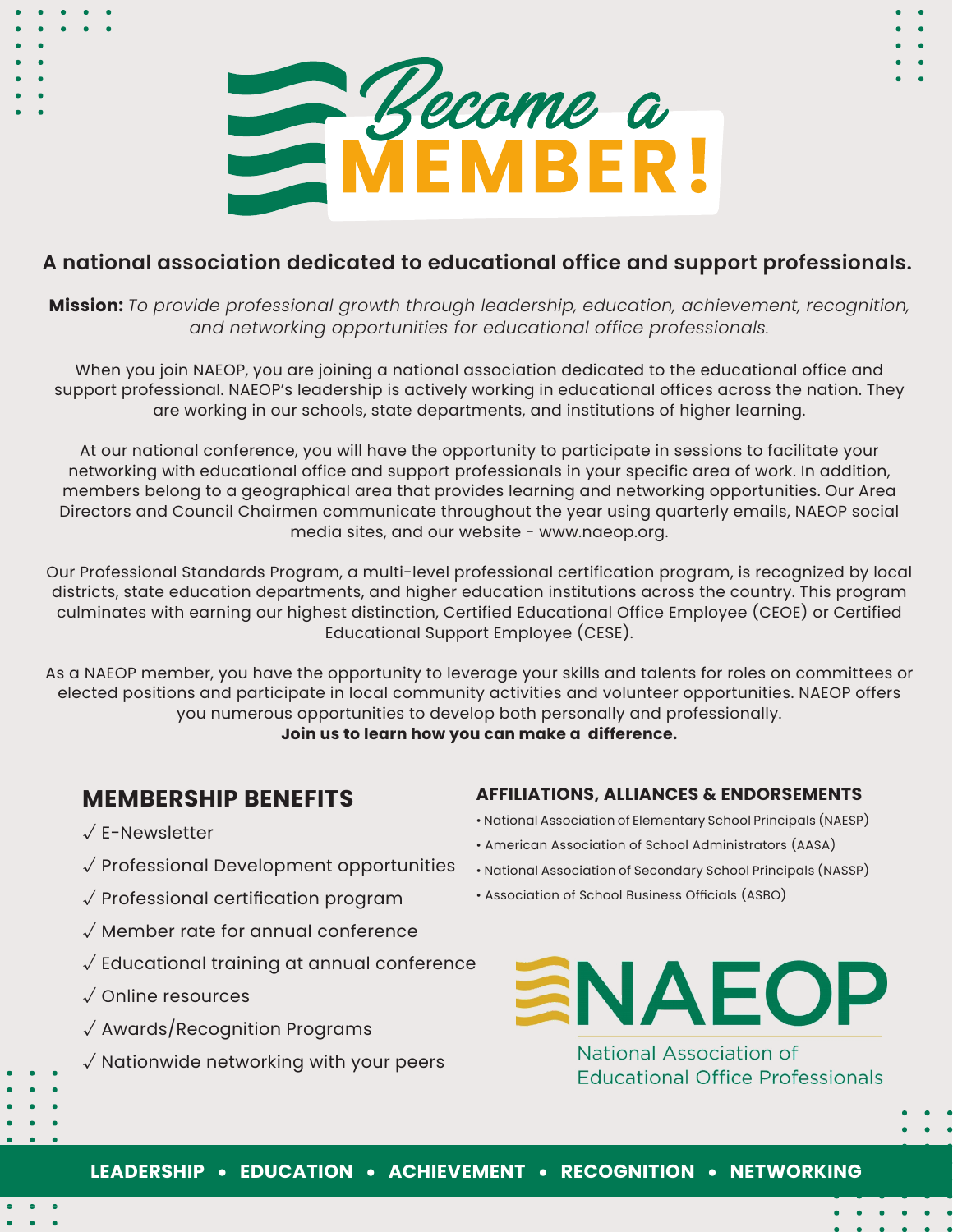**WORK AREA COUNCILS -** As a member of NAEOP you have resources available to you from others working in your same type of work location. The NAEOP President appoints a board member as chairman of the councils listed below:

- √ Elementary
- √ Secondary
- √ Higher Ed
- √ Administrative

Please mark on the application the appropriate work location so we may contact you throughout the year.

## **ACTIVE MEMBERSHIP - \$50 PER YEAR**

Open to all educational office and support professionals employed in an educational system or organization related to education. Members are eligible to vote on associationbusiness, serve on committees and hold office.

## **RETIRED MEMBERSHIP - \$30 PER YEAR**

Open to individuals who were active members and have retired from employment in an educational system or organization related to education. Retired members shall have the privilege of voting and may serve on committees.

#### **ASSOCIATE MEMBERSHIP - \$50 PER YEAR**

Open to all persons not eligible for active membership. Associate members have all rights and privileges of active members except those of voting and holding office.

#### **INSTITUTIONAL MEMBERSHIP - \$85 PER YEAR**

Open to educational institutions. The institution shall be eligible to send a non-voting representative to meeting, conferences, and institues at active membership rates.

#### **CORPORATE MEMBERSHIP - \$85 PER YEAR**

Open to businesses and corporations endorsing the objectives of the association. Thecorporation or business member shall be eligible to send a non-voting representative to meetings, conferences, and institutesat active membership rates.